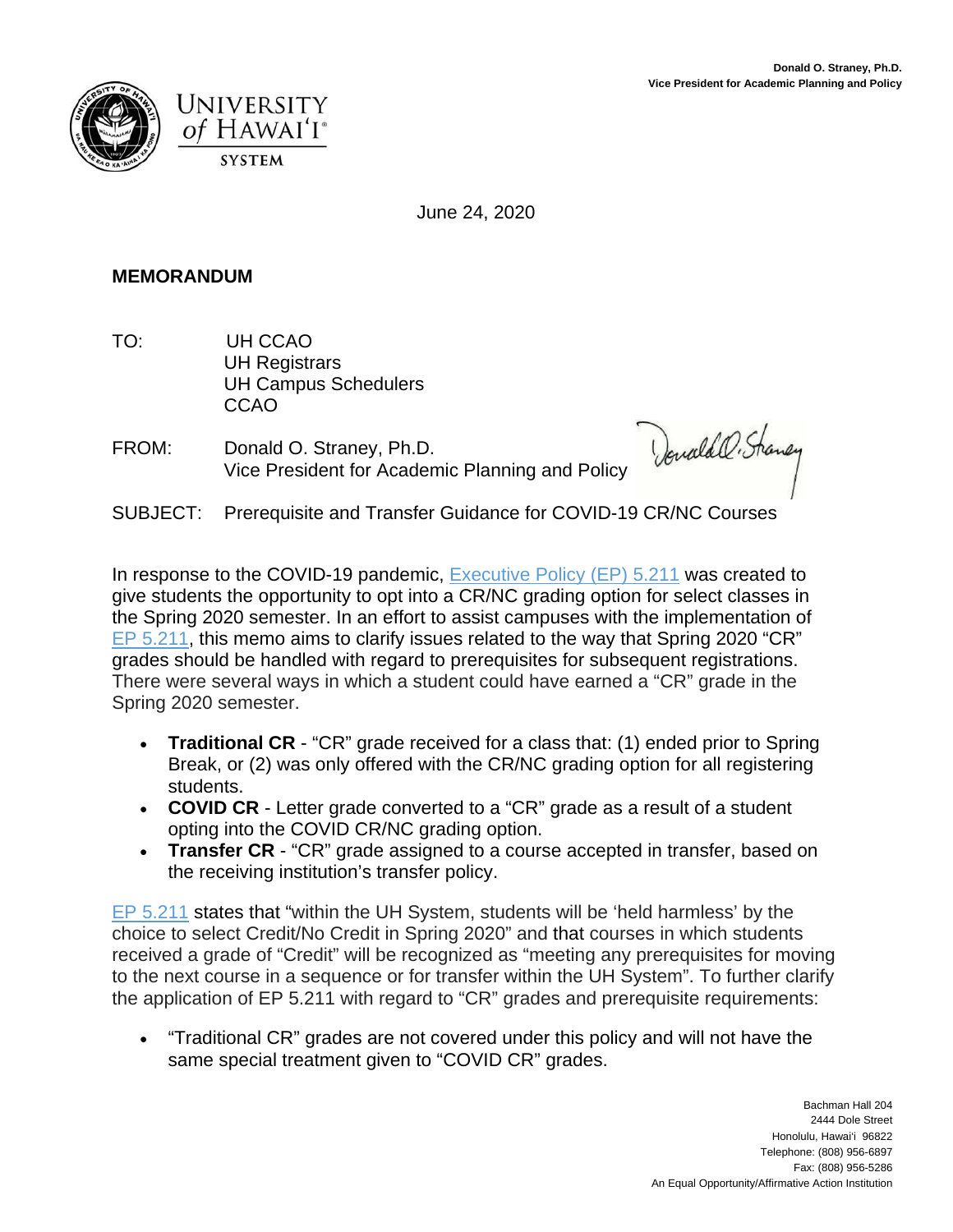UH CCAO, UH Registrars, UH Campus Schedulers, CCAO June 24, 2020 Page 2

 Unless the "transfer CR" was granted for a course taken in Spring 2020 and the student opted into the "COVID CR/NC" grading option at the campus where the course was taken, "Transfer CR" grades are not covered under this policy.

However, for those courses that have prerequisite rules that require a grade higher than a "C" to move on to the next course in a sequence, a registration override would have been needed to allow this to happen. Therefore, to avoid the need to enter overrides semester to semester and ensure that students who had opted for the COVID CR grade are "held "harmless," Banner Central has developed special COVID-19 test scores to add to course prerequisites and affected students' records. When matched up, the student's test score will meet the "C+ or better" prerequisite requirement so the student may successfully register for the class. Further details are available in the attached documentation.

The attached document was discussed in a joint meeting of Banner staff, registrar/records staff, and advisors, and system administrators and provides examples of some of the scenarios that students may face and provides a visual of how EP 5.211 should be managed.

Please direction questions to Merrissa Brechtel at merrissa@hawaii.edu.

**Attachment** 

c: CSSAO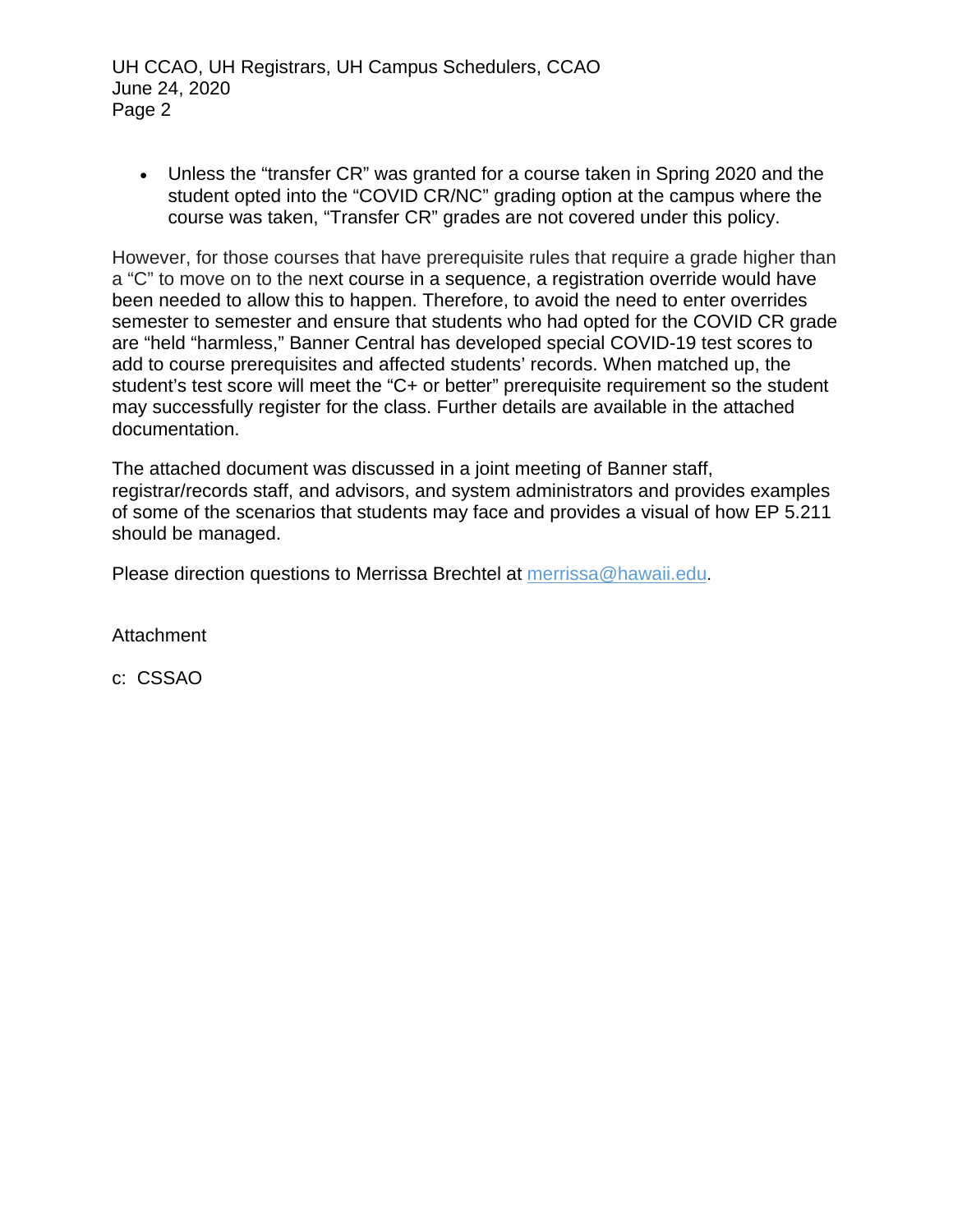# **COVID-19 CR/NC Option Prerequisite Scenarios**

June 23, 2020

There were several ways in which a student could have earned a "CR" grade in the Spring 2020 semester.

- **Traditional CR** "CR" grade received for a class that: (1) ended prior to Spring Break, or (2) was only offered with the CR/NC grading option for all registering students, or (3) student opted for CR/NC before the COVID CR/NC option became available at the end of the semester.
- **COVID CR** Letter grade converted to a "CR" grade as a result of a student opting into the COVID CR/NC grading option.
- **Transfer CR** "CR" grade assigned to a course accepted in transfer, based on the receiving institution's transfer policy.

The Banner registration system numerically equates a "CR" grade as the equivalent to a "C" grade, making these courses ineligible to meet the prerequisite when the minimum requirement is a grade of "C+ or higher." To avoid the need to enter overrides semester to semester and ensure help with the notion of holding students are "held "harmless," special COVID-19 test scores are to be added to course prerequisites and affected students' records to assist students using "COVID CR" grades towards prerequisites requiring grades of "C+" or higher. The proposed solution involves posting a test score in Banner for these students and when matched up, the student's test score will meet the "C+ or better" prerequisite requirement so they may successfully register for the class. It will also be required that the test score be added to the campus prerequisite rules. This also means that if the student is granted a late Spring 2020 grade change to or from a "COVID CR/NC" grade, their test score record must be corrected to also reflects that change:

- If the student changes from "COVID CR" back to a letter grade, the associated test score should be removed from the student's SOATEST record. This ensures the student will not meet a future prerequisite based on the COVID exception which no longer applies to them.
- If the student changes from a letter grade to a "COVID CR" grade, the appropriate test score should be added to the student's SOATEST record. This ensures that the student will be "held harmless" and can fulfill a "C+ or higher" prerequisite requirement.

Please note that overrides may still be necessary from time to time if students are granted late exceptions to opt in to the "COVID CR" option or if new prerequisites requiring a "C+" or higher are created. The appropriate office(s) would need to be notified regarding these types of updates for the test score solution to be updated to accommodate these new situations.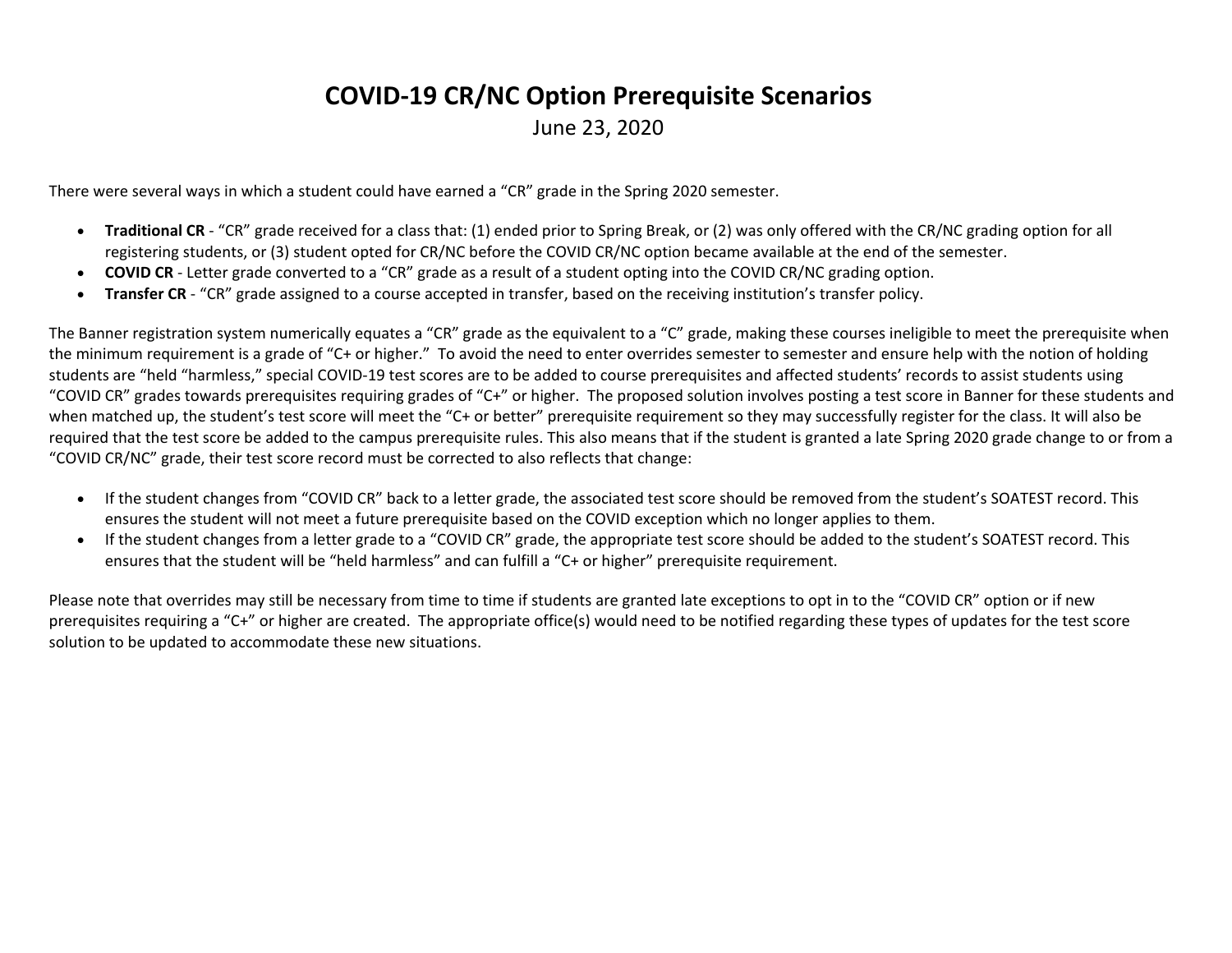**Blue** Grade - Final grade reflected on student's transcript **K**

Student is able to register without any intervention.

**O** Special COVID-19 policy states student meets the prereq but intervention will be needed (e.g. test score, override) because they will otherwise get a prereq registration error.

X Student does not meet the prereq and will correctly get a prereq registration error.

# **Scenario 1: ●** Prereq for ICS 211 at Leeward is a grade of "B" or better in ICS 111 ● Prereq for ICS 211 at Manoa is a grade of "B" or better in ICS 111

**E**

**Y**

| <b>Student</b>                                           | -1             | 2              | $\overline{\mathbf{3}}$ | 4                                      | 5                                         | 6                         |                | 8            | 9      | 10        | 11           | 12        | 13           | 14                             | 15                           | 16                             | 17                | 18                                     | 19                        | 20                             | 21                                        | 22                     |
|----------------------------------------------------------|----------------|----------------|-------------------------|----------------------------------------|-------------------------------------------|---------------------------|----------------|--------------|--------|-----------|--------------|-----------|--------------|--------------------------------|------------------------------|--------------------------------|-------------------|----------------------------------------|---------------------------|--------------------------------|-------------------------------------------|------------------------|
| ICS 111 taken in Spring 2020 at                          |                | <b>LEEWARD</b> |                         |                                        |                                           |                           |                | <b>MANOA</b> |        |           |              |           |              |                                |                              |                                |                   |                                        |                           |                                |                                           |                        |
| Original Grade Assigned by<br>Faculty                    | B or<br>higher | $\mathsf{C}$   | C                       | D                                      | D                                         | <b>CR</b>                 | B or<br>higher | $B -$        | $B -$  | $C+$      | $C +$        | C         |              | C-                             | $\mathbf{C}$                 | D+                             | D+                | D                                      |                           | D-                             | D-                                        | <b>CR</b>              |
| Final grade after opting to<br>convert to COVID-19 CR/NC | <b>CR</b>      | <b>CR</b>      |                         | <b>NC</b>                              |                                           |                           | <b>CR</b>      | <b>CR</b>    |        | <b>CR</b> |              | <b>CR</b> |              | <b>NC</b>                      |                              | <b>NC</b>                      |                   | <b>NC</b>                              |                           | <b>NC</b>                      |                                           |                        |
| Grade assigned in transfer to<br>MAN                     | <b>CR</b>      | CR             | CR                      | <b>NC</b>                              | <b>CR</b>                                 | <b>CR</b>                 |                |              |        |           |              |           |              |                                |                              |                                |                   |                                        |                           |                                |                                           |                        |
| Grade assigned in transfer to<br>LEE                     |                |                |                         |                                        |                                           |                           | <b>CR</b>      | <b>CR</b>    | B      | <b>CR</b> | $\mathsf{C}$ | <b>CR</b> |              | not<br>eligible                |                              | not<br>eligible                | D                 | not<br>eligible                        | D.                        | not<br>eligible                | not<br>eligible                           | <b>CR</b>              |
| Eligible for ICS 211 at MAN                              |                |                | X                       | $\checkmark$<br>$\boldsymbol{\Lambda}$ | X                                         | X                         |                |              | v<br>Λ |           | X            |           | $\mathbf{A}$ | v<br>$\boldsymbol{\mathsf{r}}$ | $\mathbf{v}$<br>$\mathbf{A}$ | v<br>$\boldsymbol{\mathsf{A}}$ | v<br>$\mathbf{v}$ | X                                      | $\mathbf{v}$              | X                              | $\checkmark$<br>$\boldsymbol{\mathsf{A}}$ | X                      |
| Eligible for ICS 211 at LEE                              |                |                | $\boldsymbol{X}$        | $\mathbf{v}$<br>Λ                      | $\mathbf{v}$<br>$\boldsymbol{\mathsf{A}}$ | $\boldsymbol{\mathsf{x}}$ |                |              |        |           | X            |           | $\mathbf{v}$ | v<br>$\boldsymbol{\mathsf{r}}$ | $\mathbf{v}$                 | v<br>Λ                         | v<br>Λ            | $\checkmark$<br>$\boldsymbol{\Lambda}$ | $\boldsymbol{\mathsf{A}}$ | v<br>$\boldsymbol{\mathsf{A}}$ | $\mathbf{v}$<br>$\boldsymbol{\Lambda}$    | $\boldsymbol{\Lambda}$ |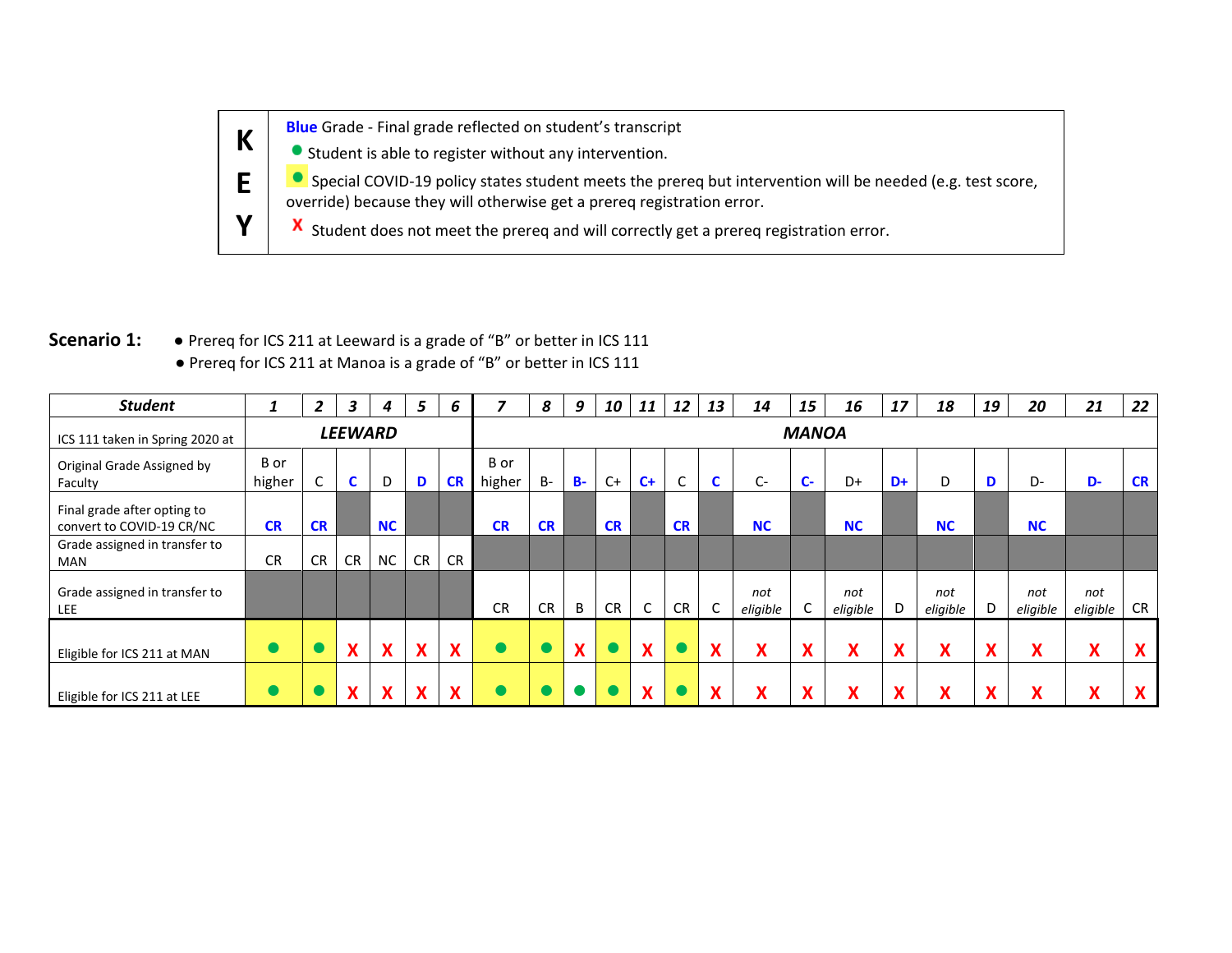## **Scenario 2: ●** Prereq for ICS 241 at Leeward is a grade of "C" or better in ICS 141

| <b>Student</b>                                           |                | $\overline{2}$ | $\mathbf{3}$   | 4         | 5                         | 6         |                | 8            | 9     | 10        | 11                        | 12                       | 13         | 14              | 15                                        | 16                                         | 17                         | 18                             | 19                | 20                              | 21              | 22        |
|----------------------------------------------------------|----------------|----------------|----------------|-----------|---------------------------|-----------|----------------|--------------|-------|-----------|---------------------------|--------------------------|------------|-----------------|-------------------------------------------|--------------------------------------------|----------------------------|--------------------------------|-------------------|---------------------------------|-----------------|-----------|
| ICS 141 taken in Spring 2020 at                          |                |                | <b>LEEWARD</b> |           |                           |           |                | <b>MANOA</b> |       |           |                           |                          |            |                 |                                           |                                            |                            |                                |                   |                                 |                 |           |
| Original Grade Assigned by<br>Faculty                    | B or<br>higher | C              | C              | D         | D                         | <b>CR</b> | B or<br>higher | $B -$        | $B -$ | $C+$      | $C+$                      | $\overline{\phantom{0}}$ | <b>C</b>   | C-              | $C -$                                     | D+                                         | D+                         | D                              | D                 | D-                              | D-              | <b>CR</b> |
| Final grade after opting to<br>convert to COVID-19 CR/NC | <b>CR</b>      | <b>CR</b>      |                | <b>NC</b> |                           |           | <b>CR</b>      | <b>CR</b>    |       | <b>CR</b> |                           | <b>CR</b>                |            | <b>NC</b>       |                                           | <b>NC</b>                                  |                            | <b>NC</b>                      |                   | <b>NC</b>                       |                 |           |
| Grade assigned in transfer to<br>MAN                     | <b>CR</b>      | <b>CR</b>      | <b>CR</b>      | <b>NC</b> | CR                        | <b>CR</b> |                |              |       |           |                           |                          |            |                 |                                           |                                            |                            |                                |                   |                                 |                 |           |
| Grade assigned in transfer to<br><b>LEE</b>              |                |                |                |           |                           |           | <b>CR</b>      | <b>CR</b>    | B     | <b>CR</b> | $\mathsf{C}$              | <b>CR</b>                | $\sqrt{2}$ | not<br>eligible |                                           | not<br>eligible                            | D                          | not<br>eligible                | D                 | not<br>eligible                 | not<br>eligible | <b>CR</b> |
| Eligible for ICS 241 at MAN                              |                |                | <b>X</b>       | X         | $\boldsymbol{X}$          | X         |                |              | X     |           | $\boldsymbol{\mathsf{x}}$ |                          | X          | v<br>Λ          | $\mathbf{v}$<br>$\boldsymbol{\mathsf{A}}$ | $\checkmark$<br>$\boldsymbol{\mathcal{L}}$ | $\boldsymbol{\mathcal{N}}$ | X                              | X                 | v<br>$\boldsymbol{\mathcal{L}}$ | X               | X         |
| Eligible for ICS 241 at LEE                              |                |                |                | v<br>Λ    | $\boldsymbol{\mathsf{X}}$ |           |                |              |       |           |                           |                          |            | v               |                                           | $\mathbf{v}$                               |                            | v<br>$\boldsymbol{\mathsf{A}}$ | $\checkmark$<br>Λ | v<br>$\boldsymbol{\Lambda}$     | v               |           |

● Prereq for ICS 241 at Manoa is a grade of "B" or better in ICS 141

### **Scenario 3: ●** Prereq for CHEM 251 at Windward is a grade of "D" or better in CHEM 151 ● Prereq for CHEM 251 at Manoa is a grade of "D-" or better in CHEM 151

| <b>Student</b>                                           |                | 2               | 3         | 4                      | 5         | 6         | 7              | 8            | 9     | 10        | 11   | 12           | 13 | 14                                        | 15 | 16                             | 17 | 18                        | 19 | 20                | 21                                     | 22        |
|----------------------------------------------------------|----------------|-----------------|-----------|------------------------|-----------|-----------|----------------|--------------|-------|-----------|------|--------------|----|-------------------------------------------|----|--------------------------------|----|---------------------------|----|-------------------|----------------------------------------|-----------|
| CHEM 151 taken in Spring<br>2020 at                      |                | <b>WINDWARD</b> |           |                        |           |           |                | <b>MANOA</b> |       |           |      |              |    |                                           |    |                                |    |                           |    |                   |                                        |           |
| Original Grade Assigned by<br>Faculty                    | B or<br>higher | C               | C         | D                      | D         | <b>CR</b> | B or<br>higher | $B -$        | $B -$ | $C+$      | $C+$ | $\mathsf{C}$ | C. | C-                                        | C- | D+                             | D+ | D                         | D  | D-                | D-                                     | <b>CR</b> |
| Final grade after opting to<br>convert to COVID-19 CR/NC | <b>CR</b>      | <b>CR</b>       |           | <b>NC</b>              |           |           | <b>CR</b>      | <b>CR</b>    |       | <b>CR</b> |      | <b>CR</b>    |    | <b>NC</b>                                 |    | <b>NC</b>                      |    | <b>NC</b>                 |    | <b>NC</b>         |                                        |           |
| Grade assigned in transfer to<br>MAN                     | <b>CR</b>      | <b>CR</b>       | <b>CR</b> | NC                     | <b>CR</b> | <b>CR</b> |                |              |       |           |      |              |    |                                           |    |                                |    |                           |    |                   |                                        |           |
| Grade assigned in transfer to<br><b>WIN</b>              |                |                 |           |                        |           |           | <b>CR</b>      | <b>CR</b>    | B     | <b>CR</b> | C    | <b>CR</b>    |    | not<br>eligible                           |    | not<br>eligible                | D  | not<br>eligible           | D  | not<br>eligible   | not<br>eligible                        | <b>CR</b> |
| Eligible for CHEM 251 at MAN                             |                |                 |           | $\boldsymbol{\Lambda}$ |           |           |                |              |       |           |      |              |    | $\checkmark$<br>$\boldsymbol{\mathsf{A}}$ |    | v<br>$\boldsymbol{\mathsf{A}}$ |    | $\boldsymbol{\mathsf{x}}$ |    | X                 |                                        |           |
| Eligible for CHEM 251 at WIN                             |                |                 |           |                        |           |           |                |              |       |           |      |              |    | v                                         |    | v<br>Λ                         |    | v<br>Λ                    |    | $\checkmark$<br>Λ | $\mathbf{v}$<br>$\boldsymbol{\Lambda}$ |           |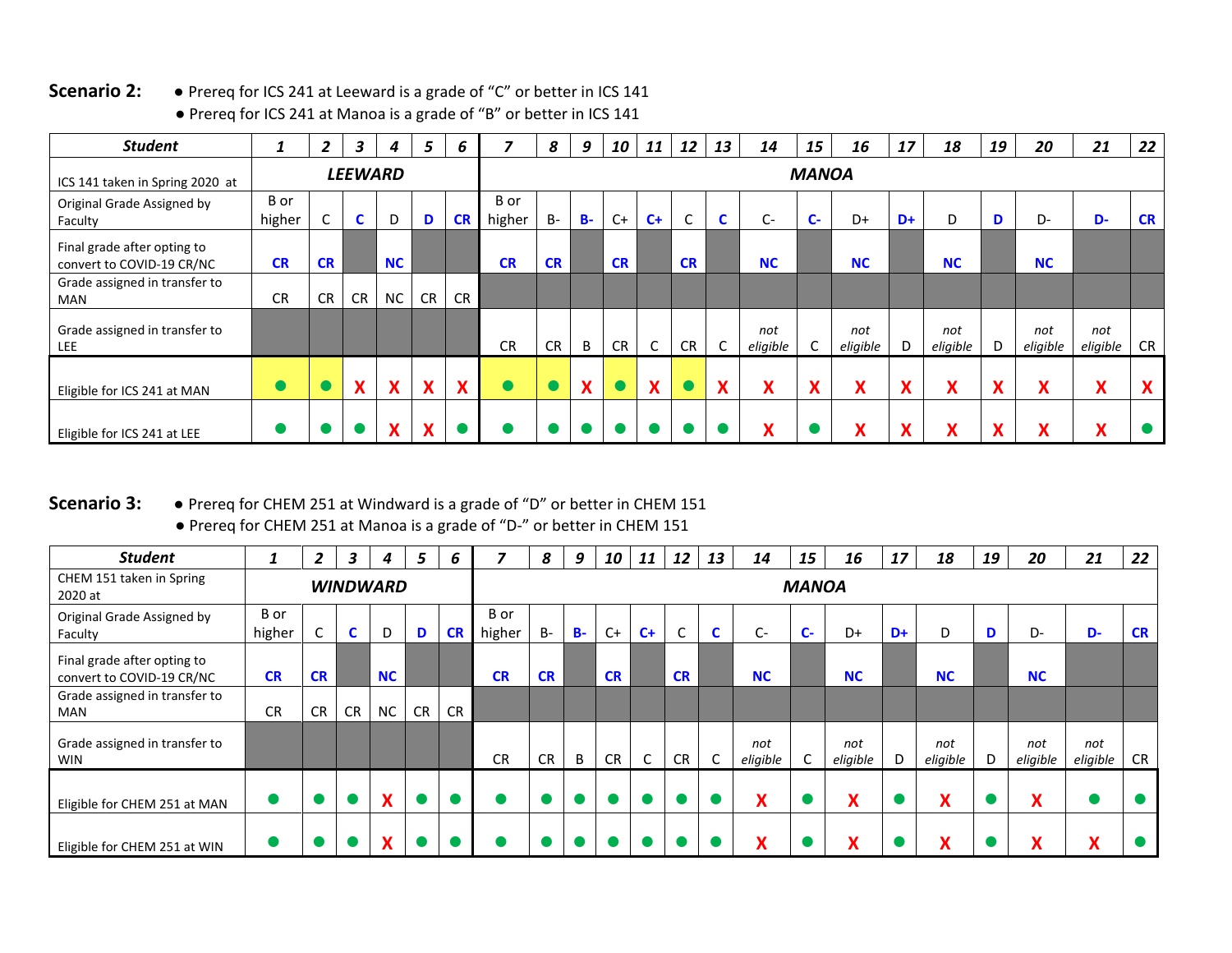# **COVID-19 CR/NC Option "C+" or better Prerequisite Test Score Solution**

### **Banner Central creates new COVID-19 test codes.**

- COVID test codes will only be created for courses where at least one spring 2020 student opted into the COVID CR/NC grading option and received a "CR" grade in a course that serves as a prerequisite (for another course) requiring a grade higher than a "C" (e.g. C+, B-, B, etc.).
- A single test code will be created for each affected subject area.
- The test code's minimum/maximum scores represent the course number of the prerequisite course.
- All test codes built specifically to address this COVID-19 prerequisite issue will start with "C" and the description will clearly identify them as COVID-19 test scores.

| <b>Test Code</b> | Description <sup>*</sup>   | Maximum Number<br>of Positions * | Data Type * | <b>Minimum Score</b> | <b>Maximum Score</b> |
|------------------|----------------------------|----------------------------------|-------------|----------------------|----------------------|
| <b>CBIOL</b>     | COVID-19 BIOL CR/NC prereq | з                                | ✓           | 000                  | 999                  |
| <b>CCHEM</b>     | COVID-19 CHEM CR/NC prereq | з                                | v           | 000                  | 999                  |
| <b>CENG</b>      | COVID-19 ENG CR/NC prereq  | 3                                | v           | 000                  | 999                  |
| <b>CHIST</b>     | COVID-19 HIST CR/NC prereq | 3                                | v           | 000                  | 999                  |
| <b>CICS</b>      | COVID-19 ICS CR/NC prereq  | з                                | v           | 000                  | 999                  |
| <b>CMATH</b>     | COVID-19 MATH CR/NC prereq | 3                                | v           | 000                  | 999                  |

### **Campuses enter the test score in two places:**

- 1. SCAPREQ/SSAPREQ/SMAAREA of the intended course (i.e. future course to be registered in)
	- SMAAREA The test score should be added as a subset (i.e. "OR") for the same rule that contains the prerequisite requirement of a grade of "C+" or higher.

|              |                         | Area: ICS141COM ICS 141 compl/B         |                  | Term: 202110 Student Level: UG Catalog: 2021 Course Level: UG |                        |                                      |             |                        |                           |                            |                            | <b>Start Over</b>            |               |
|--------------|-------------------------|-----------------------------------------|------------------|---------------------------------------------------------------|------------------------|--------------------------------------|-------------|------------------------|---------------------------|----------------------------|----------------------------|------------------------------|---------------|
|              |                         | <b>AREA COURSEIATTRIBUTE ATTACHMENT</b> |                  |                                                               |                        |                                      |             |                        | O Master & Settings       |                            | <b>El Insert</b> El Delete | F <sub>B</sub> Copy Y Filter |               |
|              | From Term               | 202110                                  |                  |                                                               |                        | a Maintenance                        |             |                        | To Term                   | 000999                     |                            |                              |               |
| Rule         |                         |                                         |                  |                                                               |                        |                                      |             |                        |                           |                            |                            |                              |               |
| Set          | <b>Subset</b>           | Rule                                    | Subject          | Course Number Low                                             |                        | Course Number High                   | Use Catalog | Course Attribute       |                           | <b>Student Attribute</b>   | Year Rule                  | Minimum Grade                |               |
|              |                         | 001                                     | ICS              | 141                                                           |                        |                                      |             |                        |                           |                            |                            | B                            |               |
|              |                         | 002                                     |                  |                                                               |                        |                                      | о           |                        |                           |                            |                            |                              |               |
| TC.          | 图 1 df 1 b 1            |                                         | 10 8<br>Per Page |                                                               |                        |                                      |             |                        |                           |                            |                            |                              | Record 2 of 2 |
|              | <b>Required Credits</b> | Connector Required                      |                  | Required Courses                                              | <b>Maximum Credits</b> | Connector Maximum *                  |             | <b>Maximum Courses</b> |                           | Must Take In or After Term |                            | Must Take Before Term        |               |
|              |                         | None                                    |                  |                                                               |                        | None                                 |             |                        |                           |                            |                            |                              |               |
|              |                         | None                                    |                  |                                                               |                        | None                                 |             |                        |                           |                            |                            |                              |               |
|              |                         |                                         |                  |                                                               |                        |                                      |             |                        |                           |                            |                            |                              |               |
| 36           | ≤ 1 of 1 ≥ N            |                                         | 10 Per Page      |                                                               |                        |                                      |             |                        |                           |                            |                            |                              | Record 2 of 2 |
| Count in GPA |                         | <b>Compliance Credits</b>               |                  | <b>Compliance Courses</b>                                     |                        | <b>Concurrent Enrollment Allowed</b> | Test        |                        | <b>Test Score Minimum</b> |                            | <b>Test Score Maximum</b>  |                              |               |
|              | $\checkmark$            |                                         |                  |                                                               |                        |                                      |             |                        |                           |                            |                            |                              |               |
|              | Ø                       |                                         |                  |                                                               |                        | players and                          | <b>CICS</b> | 141                    |                           |                            | 141                        |                              |               |



• SSAPREQ/SCAPREQ Basic Prerequisites – The test score should be added as an "OR" to the same rule that contains the minimum prerequisite requirement of a grade of "C+" or higher.

| Term: 202110        |                       | CRN: 55274 |                                                         |         |                      |       |                 |               | <b>Start Over</b>     |                 |
|---------------------|-----------------------|------------|---------------------------------------------------------|---------|----------------------|-------|-----------------|---------------|-----------------------|-----------------|
| Section Information |                       |            | <b>Section Test Score and Prerequisite Restrictions</b> |         |                      |       |                 |               |                       |                 |
|                     |                       |            | SECTION TEST SCORE AND PREREQUISITE RESTRICTIONS        |         | □ Master & Settings  |       | <b>B</b> Insert | <b>Delete</b> | $F_{\text{III}}$ CODV | <b>Y</b> Filter |
| And/Or              | T<br><b>Test Code</b> |            | <b>Test Score</b>                                       | Subject | <b>Course Number</b> | Level | Grade           | Concurrency   |                       | T.              |
|                     |                       |            |                                                         | ICS     | 141                  | UG    |                 | B (None)      |                       |                 |
| Or                  |                       | CICS       | 14'                                                     |         |                      |       |                 | (None)        |                       |                 |

2. SOATEST of the affected student who received a "COVID CR" in the Spring 2020 prerequisite course

| ID: 11111111 Giant, Jolly Green |                           |                                                  |                  |
|---------------------------------|---------------------------|--------------------------------------------------|------------------|
| <b>TEST SCORE INFORMATION</b>   |                           | □ Master $\otimes$ Settings ■ Insert ■ Delete 『』 |                  |
| Test Code                       | <b>Description</b>        | <b>Test Score</b>                                | <b>Test Date</b> |
| <b>CICS</b>                     | COVID-19 ICS CR/NC prereq | 14'                                              | 06/08/2020       |